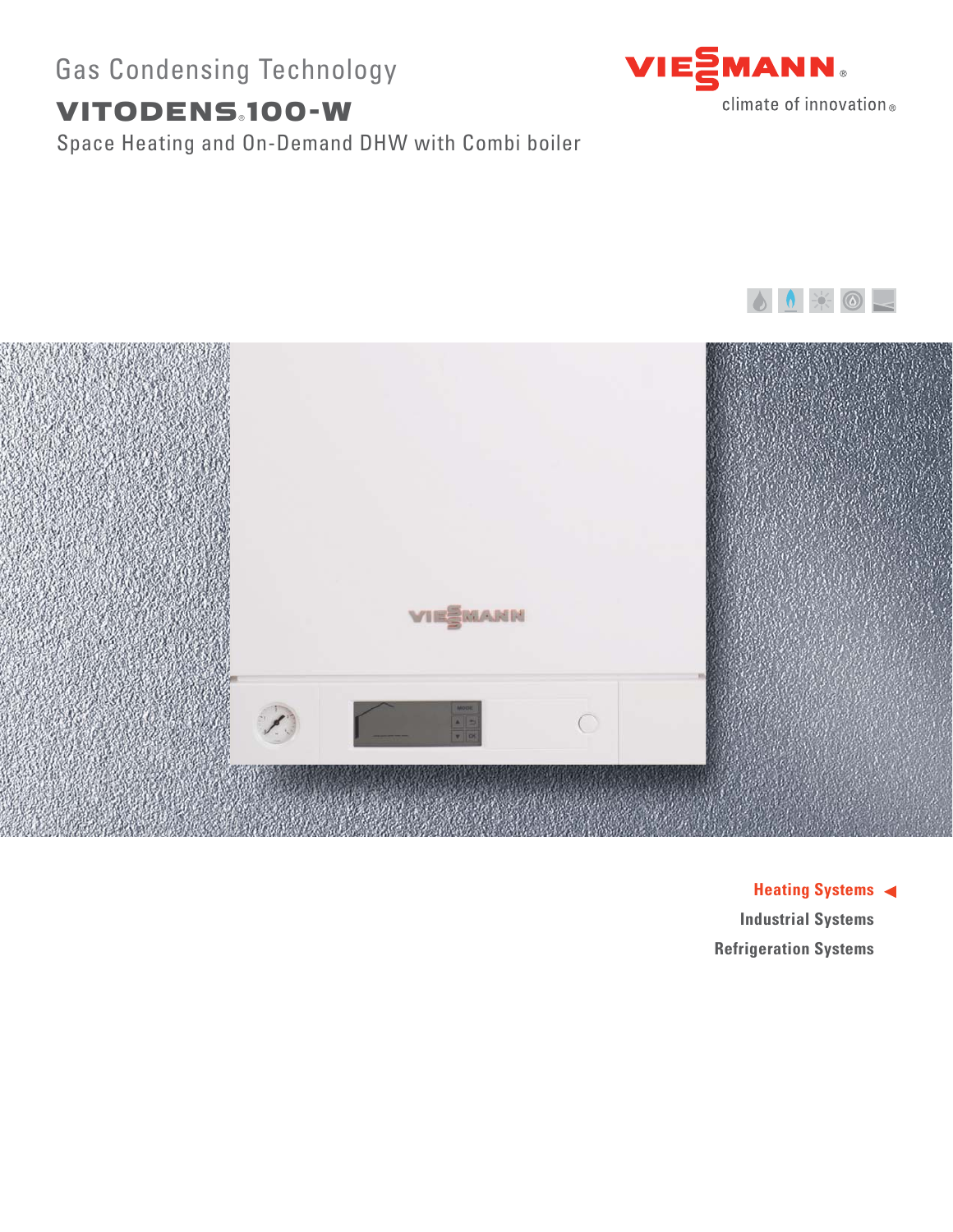# Gas Condensing **Technology**

# Vitodens 100-W –21 to 125 MBH Space Heating and On-Demand DHW with Combi boiler



Stainless steel, Viessmann-made Inox-Radial heat exchanger



Low-emission, Viessmann-made MatriX cylinder burner



Backlit LCD touchscreen

## **Every home. Every budget.**

With its outstanding design and price/ performance ratio, the Vitodens 100-W is the perfect mix of performance and value. Its compact design, zero clearance to combustibles and extremely quiet operation make the Vitodens 100-W an ideal choice even in the smallest of spaces. Plus, with a limited residential lifetime warranty, you can be sure your investment will deliver long-lasting value year after year.

#### **Reliable and consistent performance**

Stainless steel is the best choice for long-term reliability. That's why the Vitodens 100-W is equipped with a stainless steel Inox-Radial heat exchanger and MatriX cylinder burner. Developed and manufactured by Viessmann, these high-quality stainless steel components maximize performance and reliability. Plus, the "self-cleaning" heat exchanger contributes to the boiler's long service life and dependable performance.

## **Outstanding versatility**

The Vitodens 100-W offers the right solution for every demand – from multiple venting options to fuel flexibility (NG or LP) right out of the box. Plus, installation, service and maintenance are designed to be fast and easy with all pipe connections located at the bottom and serviceable components easily accessible from the front. You'll save time and money with fast service and maintenance calls.

## **Capacities (NG Inputs) Btu/h**



Optimized load matching with up to 7:1 turndown ratio

#### **Helps you save**

Select an easy-to-use room thermostat and utilize the boiler's on-board control, which automatically adjusts the boiler water to outdoor temperatures. This not only boosts fuel savings, but also keeps your home warm and comfortable at all times.

#### **User-friendly touchscreen control unit**

The Vitodens 100-W gas condensing boilers are controlled by the new, one hand touchscreen control with enhanced programming. The backlit LCD touchscreen display offers excellent readability even under poor lighting conditions.

## **On-demand DHW with Vitodens 100-W, B1KA Combi boiler**

High-efficiency domestic hot water (DHW) and space heating are now combined in the new Vitodens 100-W, B1KA Combi boiler. Say goodbye to your DHW tank and experience reliable hot water all day long with an outstanding flow rate of up to 3.6 GPM†, plus added cost savings with the energy-saving on-demand indirect-fired design. Installation is easy with the new Combi boiler as the stainless steel heat exchanger, pressure bypass valve, DHW temperature and flow sensors, 3-speed pump and 3-way diverting valve are built-in to form one compact, lightweight, space saving unit.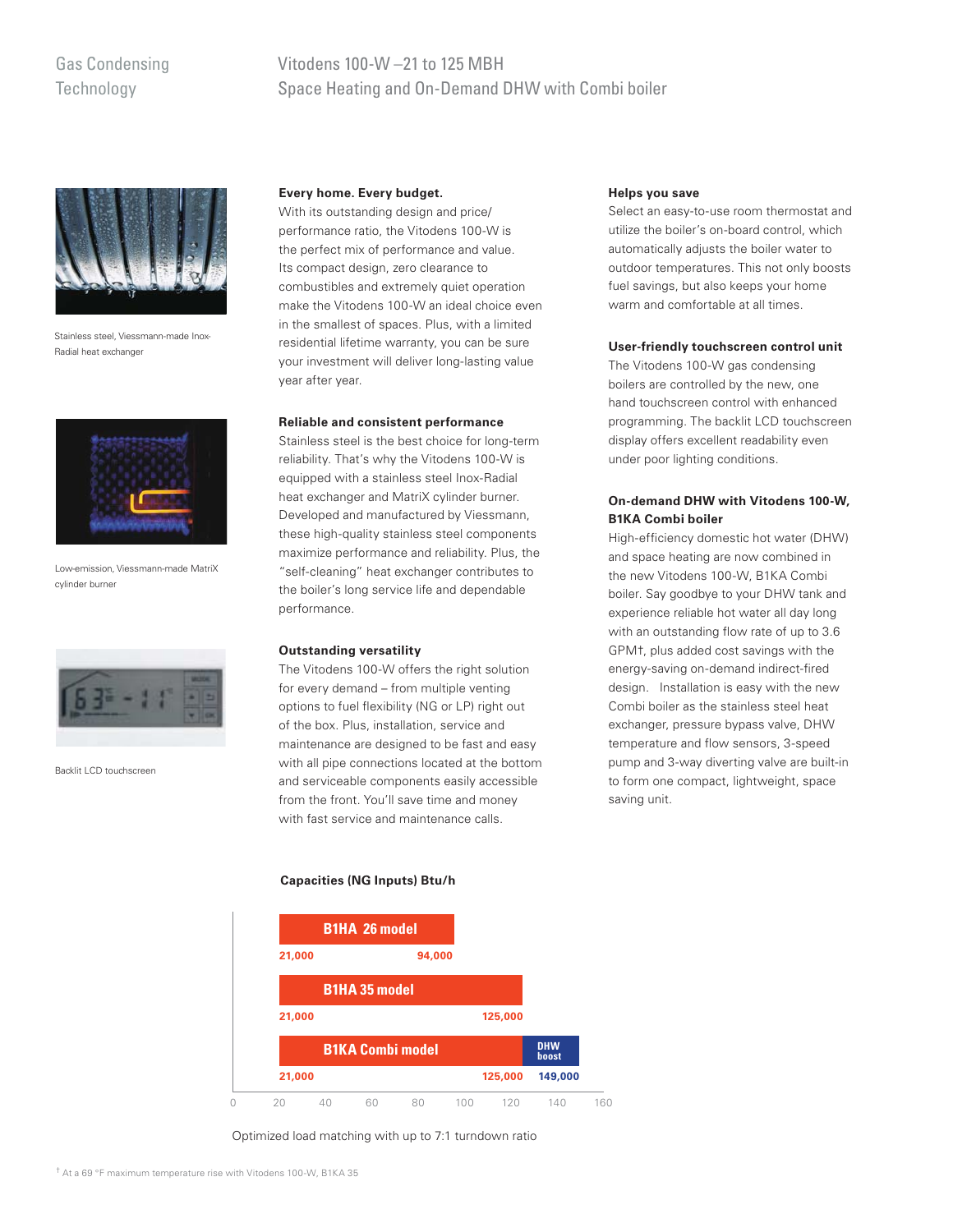

- Stainless steel Inox-Radial heat exchanger **1**
- 2 Modulating MaxtriX cylinder burner
- **3** Integral heating expansion tank (B1KA Combi boiler only)
- Variable speed combustion fan for quiet **4** and economical operation
- **5** Integrated pump
- **6** Plate heat exchanger for convenient DHW heating (B1KA Combi boiler only)
- **7** Backlit LCD touchscreen

**B1KA Combi boiler**

### **Benefits at a glance — Vitodens 100-W, B1HA**

- Fits any home and budget with high performance at an attractive price
- Outstanding efficiency of 95% A.F.U.E. on all models
- -Fully-modulating input eliminates energy waste
- Lasting performance with proven Viessmann stainless steel Inox-Radial heat exchanger constructed to CSA B51 and ASME Section IV
- **Low-emission combustion with fully-modulating Viessmann** stainless steel MatriX cylinder burner for natural gas or propane; factory calibrated
- User-friendly backlit LCD touchscreen boiler control with vent length up to 200' and multiple venting options; rigid and flexible PP(s) vent options
- Suitable for altitude levels of up to 10,000 ft. / 3,000 m
- - Simple to install and service with 4 pipe hydronic connection design with built-in primary pump and diverter valve
- Extremely quiet operation; quieter than most refrigerators
- -Limited lifetime warranty in residential applications
- Ideal application for apartments, condos, cottages, single-family homes, or installs where space is at a premium

#### **Benefits — Vitodens 100-W, B1KA Combi boiler**

- All the benefits of a Vitodens 100-W boiler, plus built-in on-demand domestic hot water (DHW) – no need for an additional storage tank
- DHW at the snap of your fingers all day long! Up to 3.6 GPM<sup>+</sup>
- Optimized load matching with up to 7:1 turndown ratio
- Energy-saving and low-cost, on-demand indirect-fired DHW production
- Conforms to NSF/ANSI 372 for Low Lead Content
- Quality you can count on! Stainless steel heat exchanger, built-in pressure bypass and 150 psig working pressure rating
- Reliable and consistent DHW supply with built-in DHW temperature and flow sensors
- Complete space / DHW heating management by boiler control, powerful built-in 3-speed pump and diverting valve